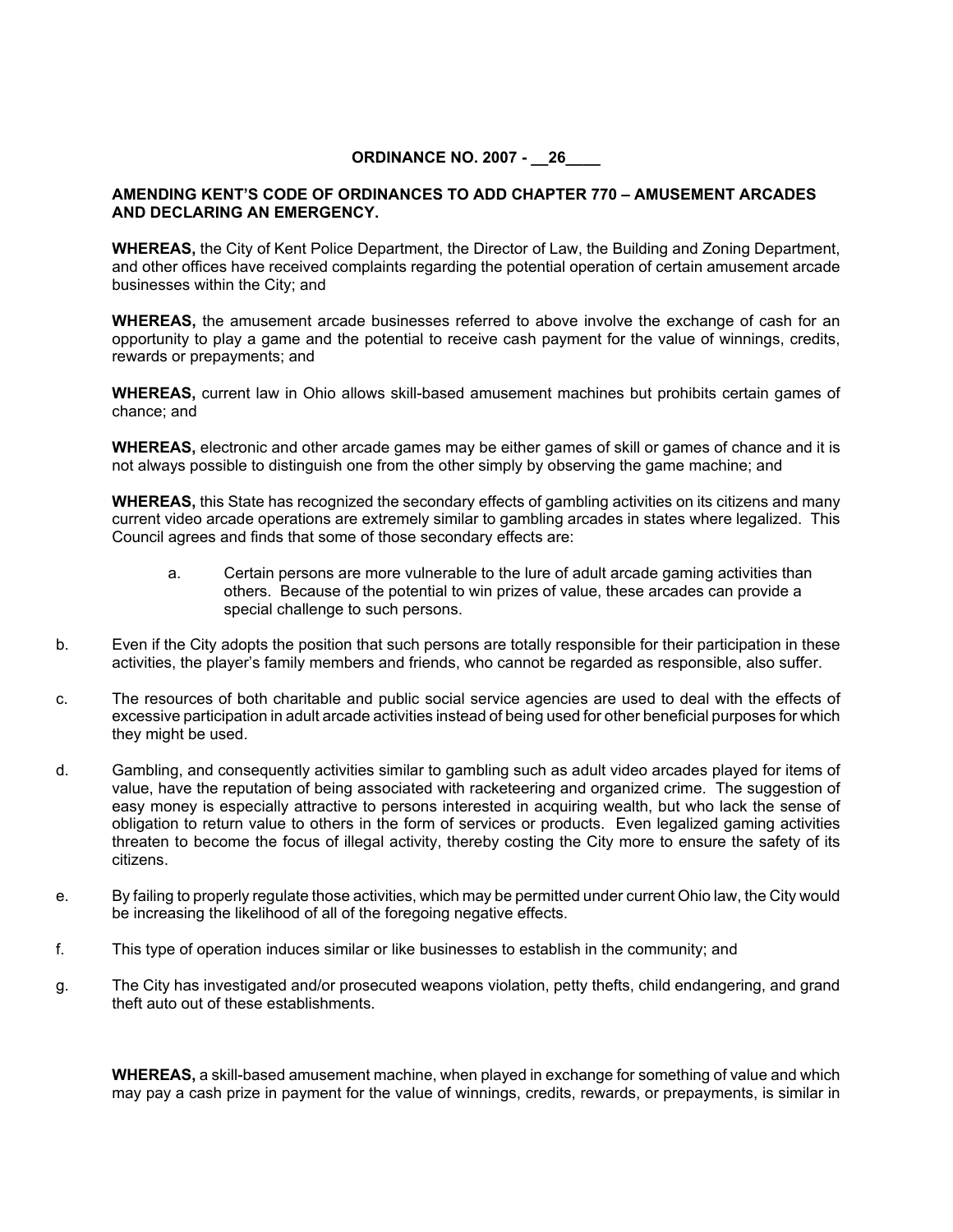nature to a gambling device in its setting, in its manner of play, and in its general attraction to players and participants; and

**WHEREAS,** it is necessary to protect the health, welfare, and safety of our citizens by regulating amusement arcades.

**NOW, THEREFORE, BE IT ORDAINED** by the Council of the City of Kent, Portage County, Ohio, at least three-fourths (3/4) of all members elected thereto:

**SECTION 1.** That Kent Code of Ordinances is hereby amended by adding Chapter 770 – Amusement Arcades as set forth in Exhibit "A" attached hereto and fully incorporated herein.

**SECTION 2.** That it is found and determined that all formal actions of this Council concerning and relating to the adoption of this ordinance were adopted in an open meeting of this Council and that all deliberations of this Council, and of any of its committees that resulted in such formal action, were in meetings open to the public in compliance with all legal requirements of Section 121.22 of the Ohio Revised Code.

**SECTION 3.** That this Ordinance is hereby declared to be an emergency measure necessary for the immediate preservation of the public peace, health, safety, and welfare of the residents of this City, for which reason and other reasons manifest to this Council this Ordinance is hereby declared to be an emergency measure and shall take effect and be in force immediately after passage.

PASSED: 03/21/07

DATE MAYOR AND PRESIDENT OF COUNCIL

ATTEST:

CLERK OF COUNCIL

I hereby certify that Ordinance No. 2007- 26 was duly enacted this 21 day of March , 2007 by the Council of the City of Kent, Ohio.

> $\mathcal{L}_\text{max}$  and  $\mathcal{L}_\text{max}$  and  $\mathcal{L}_\text{max}$  and  $\mathcal{L}_\text{max}$ Linda M. Copley, Clerk of Council

> > **EXHIBIT "A"**

### **CHAPTER 770 Amusement Arcades**

#### **770.01 PURPOSE AND FINDINGS.**

(a) Purpose. That the purpose of this Chapter is to establish reasonable and uniform regulations to minimize and control the negative effects of amusement arcades within the City in order to promote the health, safety and welfare of the citizens of the City. It is not the purpose or intent of this Chapter to restrict or deny access to recreational and skilled-based amusement machines.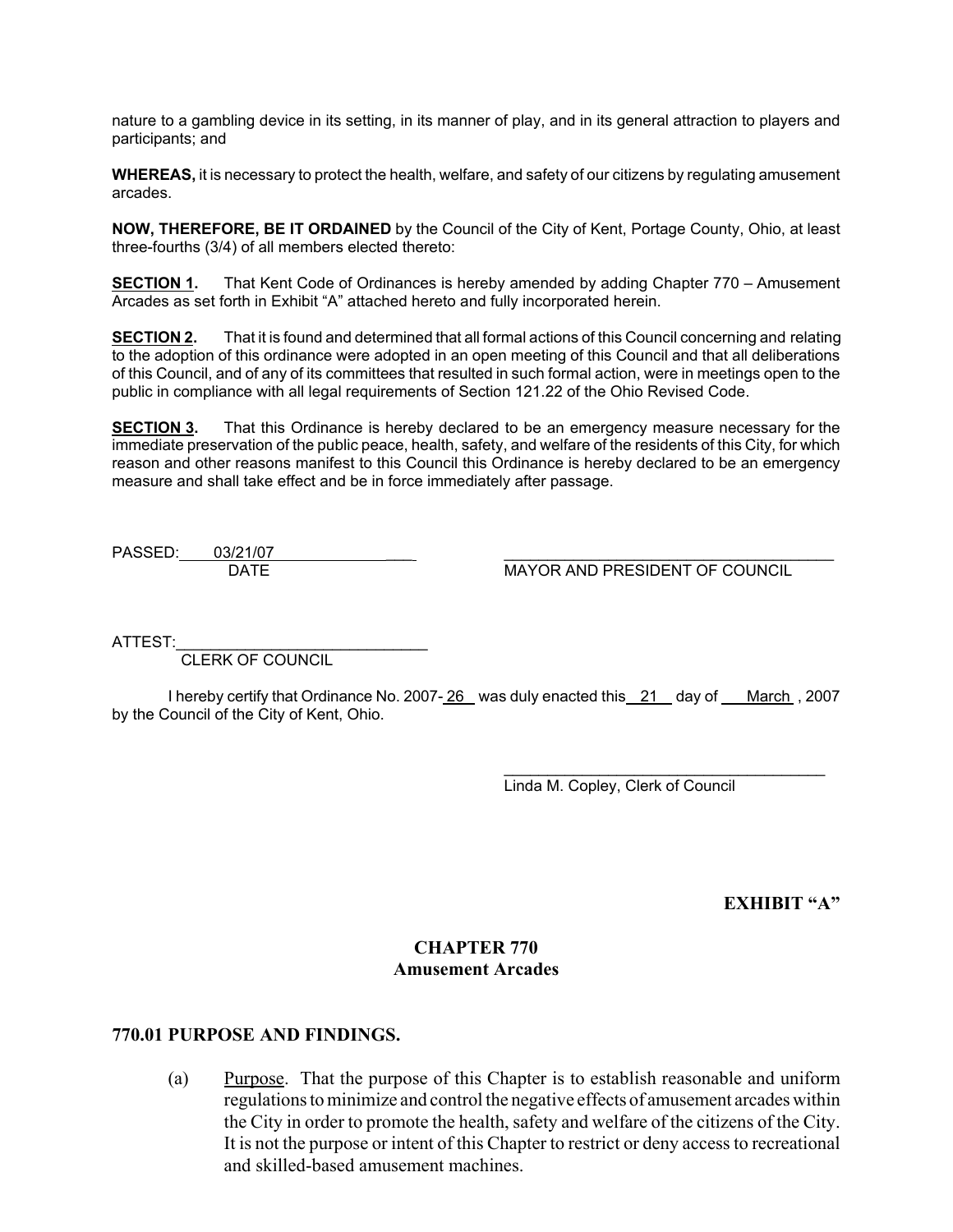(b) Findings. The State of Ohio currently allows certain games of skill while games of chance are deemed illegal. Based upon experience within the State of Ohio, certain arcades identified as operating games of skill, have generated various complaints by citizens involving thefts, questionable pay practices, considerable sums of cash being transacted, food management concerns, fire code and access, and other issues of compliance with local and state laws.

These businesses may be located throughout the City in general business districts, in areas which attract adults and children. It is the specific finding that games of skill operated electronically, may easily be altered to illegal games of chance. Further, that the City has a duty to its citizens to require businesses open to the public to maintain safe ingress and egress, to maintain adequate security where a considerable volume of cash is transacted, and to otherwise operate within the bounds of the law.

## **770.02 DEFINITIONS.**

As used in this Chapter, except where the context clearly indicates a different meaning:

- (a) "Amusement arcade" means any place of business where one (1) or more skill based amusement machines are located for the use or entertainment of persons patronizing the place of business.
- (b) "Skill-based amusement machine" means a skill-based amusement device, such as a mechanical, electronic, video, or digital device, or machine, whether or not the skill-based amusement machine requires payment for use through a coin or bill validator or other payment of consideration or value to participate in the machine's offering or to activate the machine, provided that all of the following apply:
	- (i) The machine involves a task, game, play, contest, competition, or tournament in which the player actively participates in the task, game, play, contest, competition, or tournament.
	- (ii) The outcome of an individual's play and participation is not determined largely or wholly by chance. For purposes of this Chapter, "largely or wholly" means at least by fifty-one percent  $(51\%)$ .
	- (iii) The outcome of play during a game is not controlled by a person not actively participating in the game.
	- (iv) The machine charges a price to play a task, game, play, contest, competition, or tournament.
		- (a) All of the following apply to any machine that is operated as described in (b) of this section:
			- 1. As used in this section, "task," "game," and "play" mean one event from the initial activation of the machine until the results of play are determined without payment of additional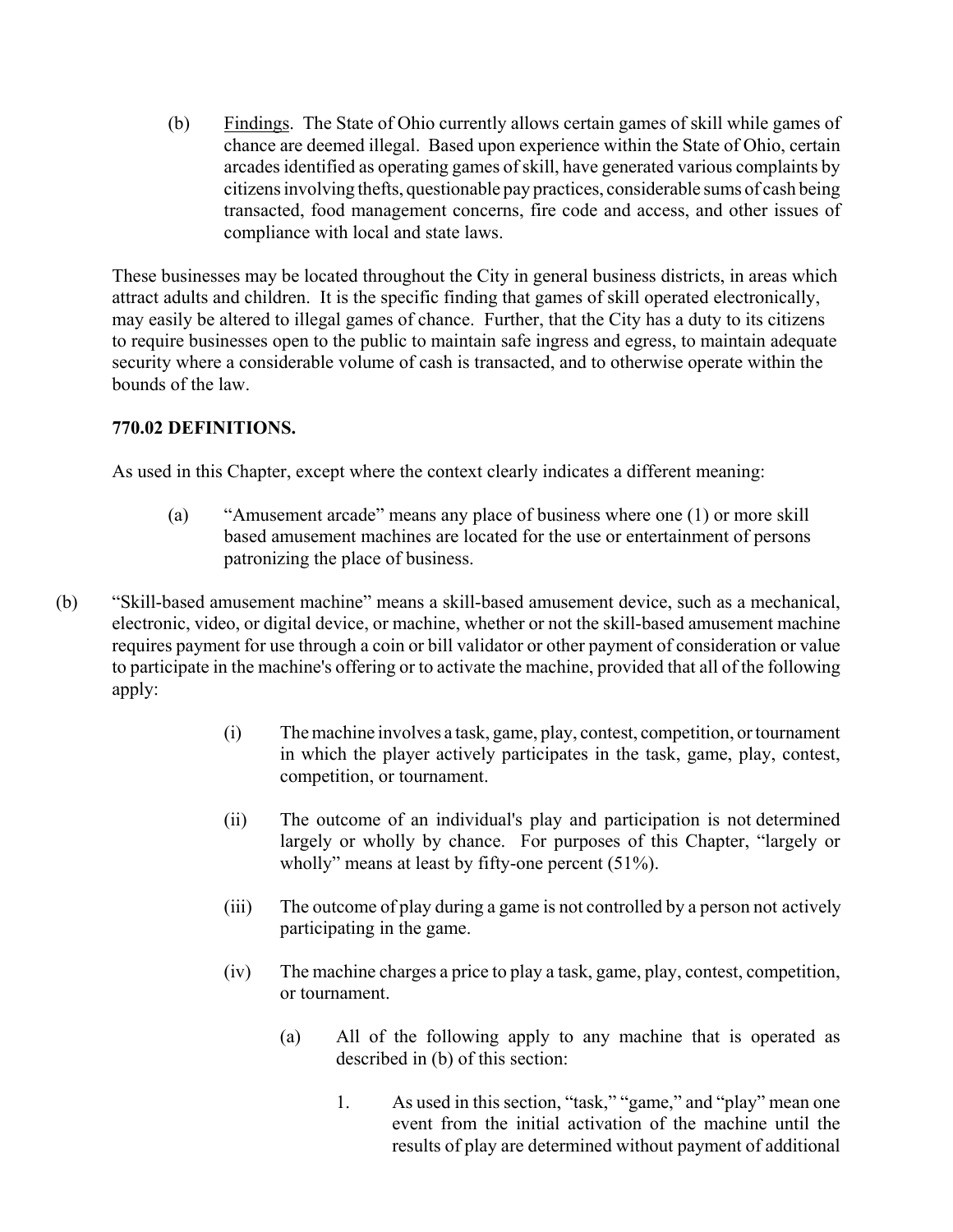consideration. An individual utilizing a machine that involves a single task, game, play, contest, competition, or tournament may be awarded prizes of cash payments or for the value of winnings, credits, rewards or prepayments based on the results of play, the prizes or rewards shall be established prior to the individual placing a wager, and the individual shall be aware of what prize or reward will occur prior to the start of play.

- 2. Advance play for a single task, game, play, contest, competition, or tournament participation may be purchased. The cost of the contest, competition, or tournament participation may be greater than a single non-contest, competition, or tournament play.
- 3. To the extent that the machine is used in a contest, competition, or tournament, that contest, competition, or tournament has a defined starting and ending date and is open to participants in competition for scoring and ranking results toward the awarding of prizes without payment of additional consideration.
- (v) No machine shall have a guessing game at the end of a successfully completed task, game, play, contest, competition, or tournament.

"Amusement device" does not include vending machines, pinball machines, or other arcade games that do not pay out cash or similar credits for the value of winnings, credits, rewards or prepayments.

- (c) "Game machine" means any skill based amusement device.
- (d) "Good moral character" means not having been convicted of a crime involving moral turpitude within five (5) years next preceding the date of this application.
- (e) "Malfunction" means failure to operate in accordance with design.
- (f) "Moral turpitude" means a conviction for a theft offense, fraud, falsification, drug offense, sex offense, an offense involving gambling, or a felony.
- (g) "Operator" means any individual, corporation, or other entity conducting the business of an amusement arcade.
- (h) "Owner" means any individual, corporation, or other entity owning title to any amusement device or the real property at which an amusement arcade is operated.
- (i) "Playing area" means that portion of the premises where the primary use is for customer play on amusement devices.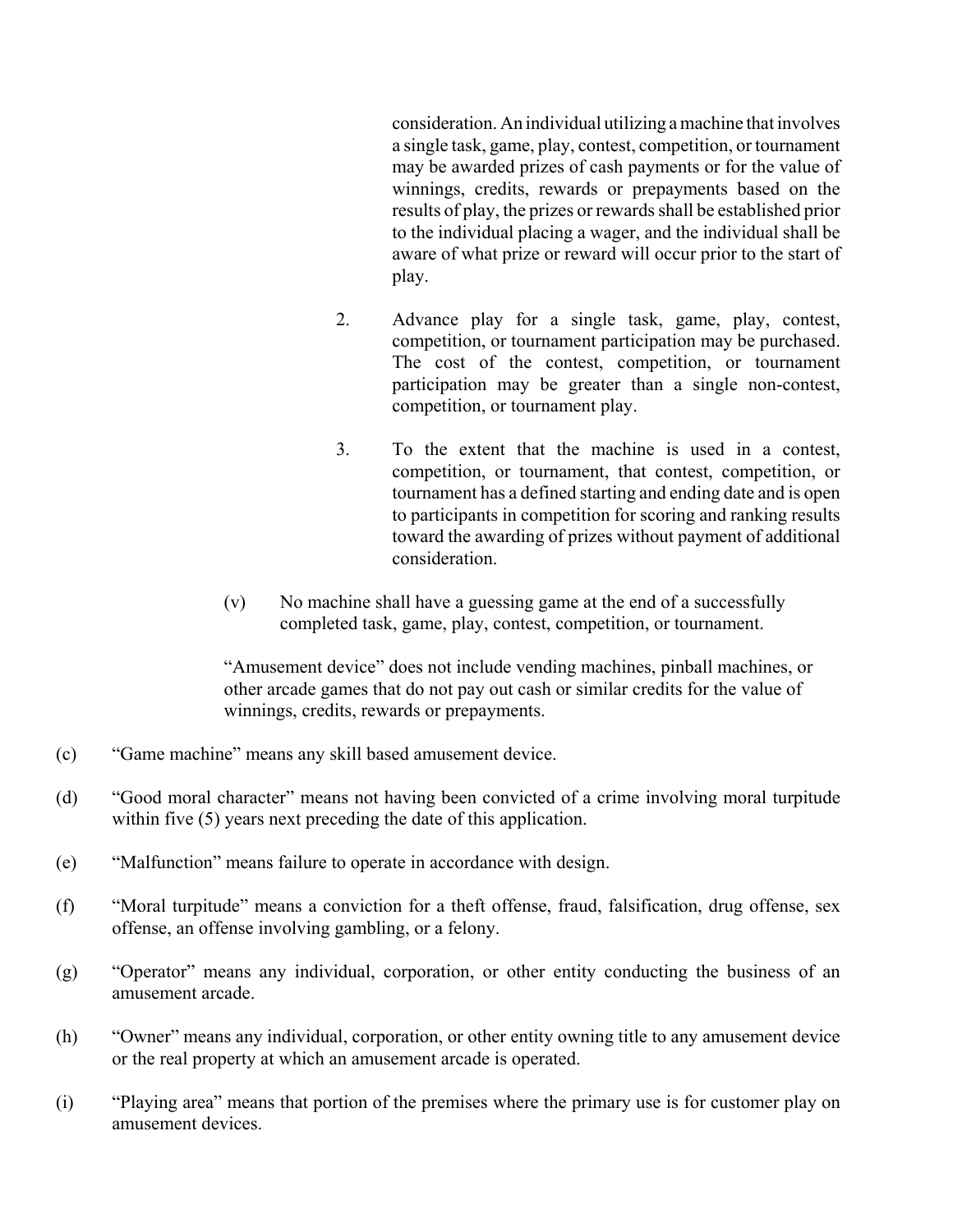### **770.03 OPERATION; LICENSE REQUIRED.**

- (a) No individual, corporation or other entity shall be an operator of an amusement arcade at any place of business unless such operator holds a valid amusement arcade license for the place of business where such amusement arcade is operated, issued by the City of Kent.
- (b) No individual, corporation or other entity shall permit or cause to be permitted any skill based amusement machine, game machine, or amusement device to be operated, placed into operation, moved onto the area of play, or played, without a current and valid license issued by the City of Kent for that machine displayed thereon.
- (c) No individual, corporation, or other entity shall play any amusement device unless it is validly licensed by the City.

## **770.04 APPLICATION INFORMATION.**

The original and renewal application for an amusement arcade license and the license for each skillbased amusement machine, game machine, or amusement device shall be upon a form prescribed by the Director of Public Safety and shall set forth therein information such as the name and address of the operator, the address of the place of business which is to be the licensed amusement arcade, the year for which the license is sought, the number of skill-based game machines or amusement devices located at such place of business, the name and address of the owner of each machine, a detailed explanation of the machine operation, applicable software license authorization, player skills, and training required qualifying each machine as a game of skill, and such other information as the Director of Public Safety reasonably requires. The application shall be signed by the operator in whose name the city licenses are to be issued as well as the owner of the real property.

### **770.05 CORPORATIONS, TRUSTS, AND PARTNERSHIPS.**

- (a) If the operator filing the application for a license under this Chapter is a corporation, the application shall list the names and addresses of all officers and directors and any individual, corporation or other entity owning twenty-five percent (25%) or more of the issued and outstanding shares of every class of stock of such corporation.
- (b) If the operator filing the application for a license is a partnership, the application shall list the names and addresses of all partners.
- (c) If the operator filing the application for a license is a trust, the application shall list the names and addresses of all trustees and/or co-trustees.
- (d) The listing required of any corporation, trust or partnership shall be repeated and further repeated for any corporation, partnership or other entity who or which appears as a shareholder, trustee, co-trustee, or partner on the application.

### **770.06 AFFIDAVIT REQUIRED.**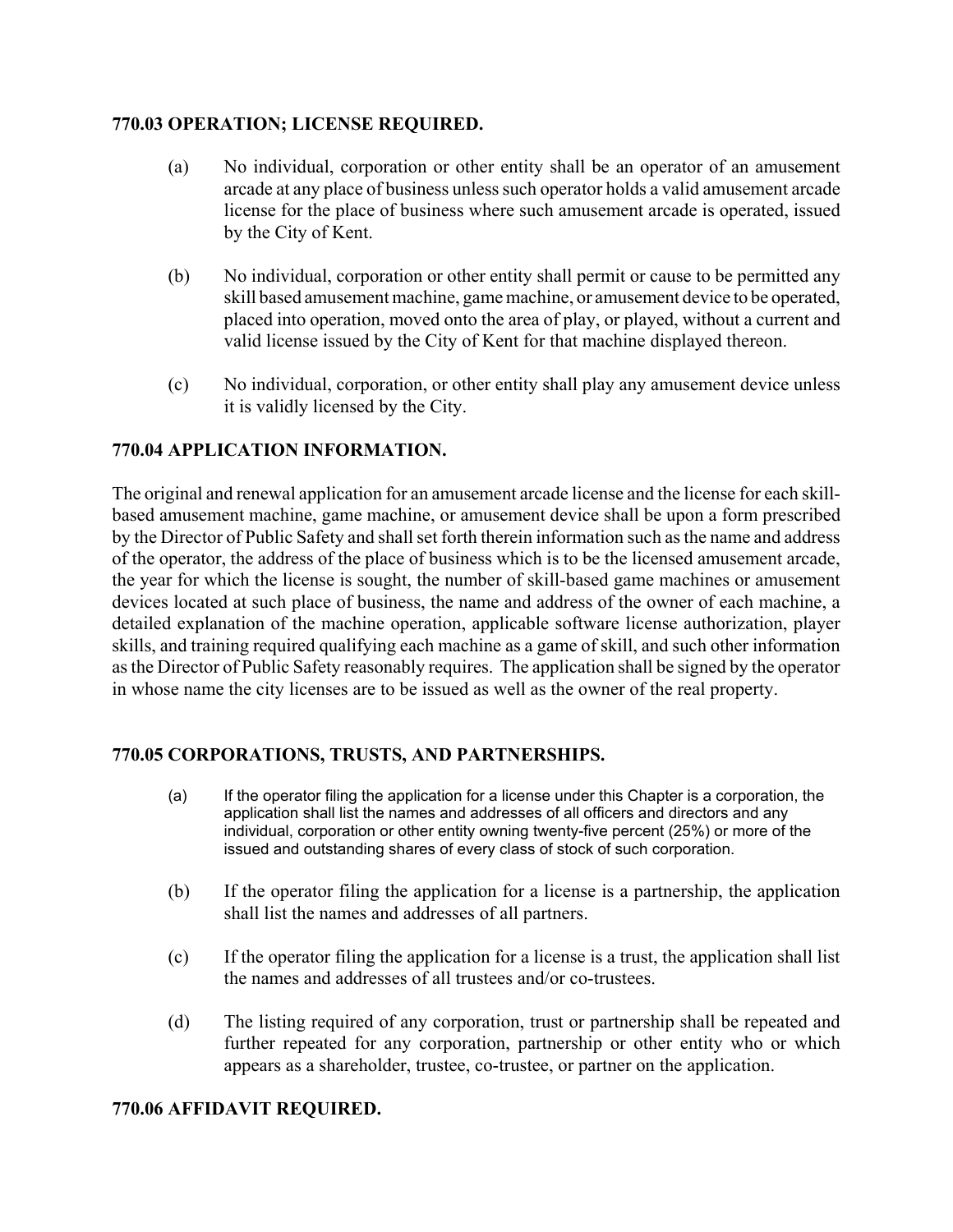The application for a license under this Chapter shall be submitted on forms provided by the Director of Public Safety and be accompanied by an affidavit attesting that the operator and all employees and agents of the operation have not been convicted of a crime of moral turpitude and to the truth of the matters set forth in such application. No person shall swear falsely in any affidavit required to be filed under this section.

## **770.07 LICENSE ISSUANCE; EFFECTIVE PERIOD; FEE.**

The Director of Public Safety is hereby authorized to issue amusement arcade licenses and amusement and/or game machine licenses for machines that pay cash prizes or produce a ticket or card that may be exchanged for cash, or cash equivalents, in such form as he or she determines to be appropriate, for a period of up to one year, upon satisfaction of all of the following conditions:

- (a) The operator of the amusement arcade has properly filed the application required by this Chapter. The owner of the game machines and the real property owner shall sign the application;
- (b) A fee of One Thousand Dollars (\$1,000.00) per arcade location per year has been paid;
- (c) A fee of One Hundred Dollars (\$100.00) per machine per month has been paid in advance annually;
- (d) The operator or any employee of the operator has not been convicted of a crime of moral turpitude within the past five (5) years;
- (e) The Director of Public Safety has determined that no other reasonable cause exists to deny the issuance of such license;
- (f) Compliance with Section 770.09;
- (g) License fees are non-refundable except upon approval by this Council.

## **770.08 LICENSE ADMINISTRATION.**

- (a) It shall be the duty of the Director of Public Safety or his designee to administer the licensing regulations of this Chapter.
- (b) The Director of Public Safety or his designee is hereby empowered to adopt and enforce such rules and regulations relating to any matter or thing pertaining to the issuance, administration, and enforcement of this Chapter.
- (c) The burden shall rest on the owner, applicant, operator, and/or agent of the operator, owner, or applicant to timely produce the complete, accurate, and true records, documents, programs source codes, or other data or objects necessary to substantiate the licensing requirements of this Chapter. Absent such substantiation, the decision of the Director of Public Safety shall be final subject to Section 770.15.
- (d) A license shall be issued within forty-five (45) days of receipt of complete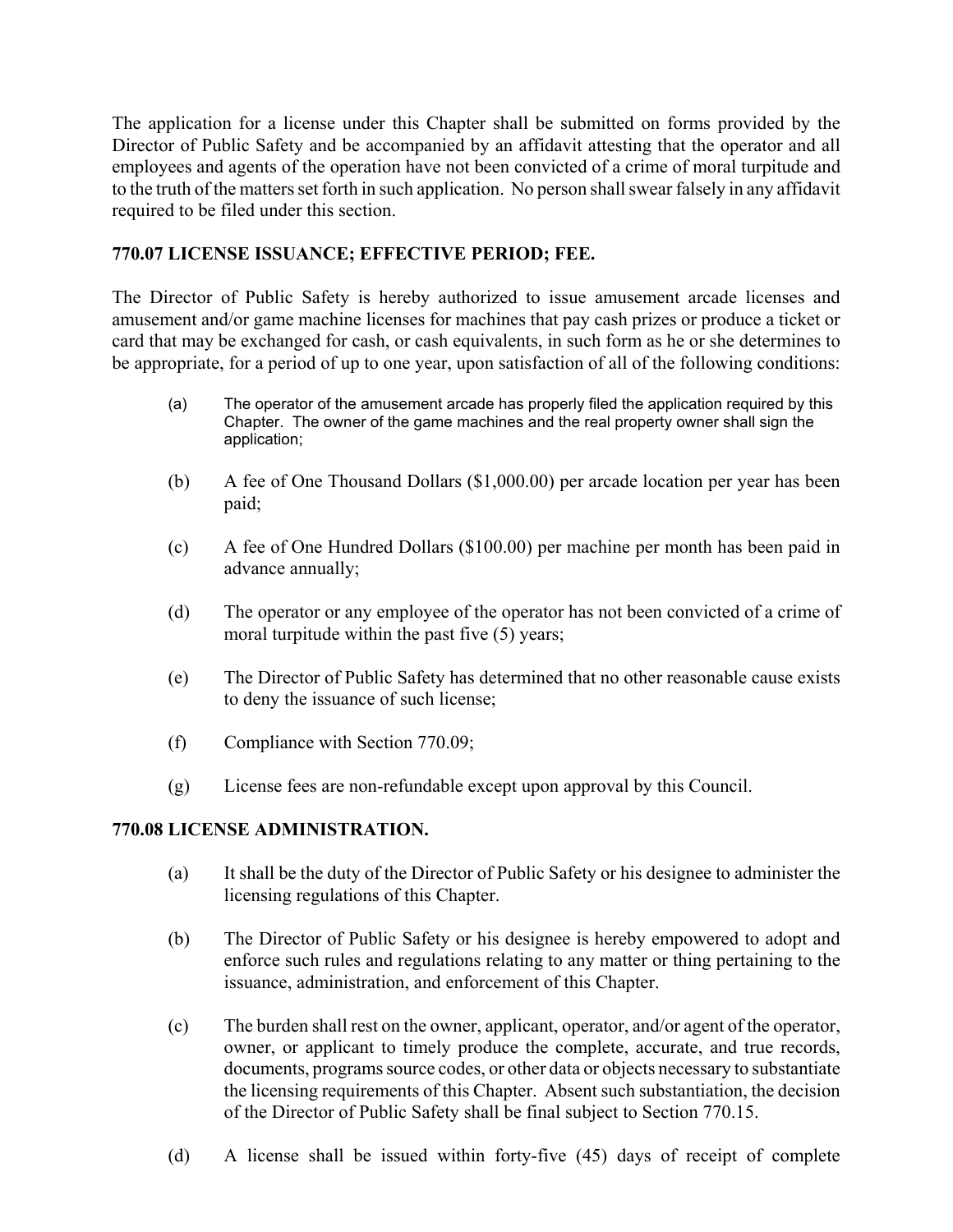application and compliance with this Chapter.

(e) No arcade license shall be issued until all individual amusement devices are licensed.

# **770.09 SUBMISSION OF SOURCE CODE FOR APPROVAL.**

- (a) Each applicant, within forty-five (45) days of submitting an application for an amusement arcade license, shall submit to the Director of Public Safety:
	- (i) A written report prepared by an independent laboratory satisfactory to the Director of Public Safety stating that the specific amusement device, including but not limited to the source code, has been tested and examined under the requirements of the Ohio Revised Code and this Chapter and the specific amusement device is largely or wholly a game of skill.
	- (ii) A report must be prepared for each amusement device to be licensed.
	- (iii) An exact and sealed copy of the source code for each device shall accompany the report. Such sealed code shall be deemed proprietary and shall be held by the Director of Public Safety or his designee until the license is expired, revoked, or there are reasonable grounds to believe a violation of this Chapter has occurred. If reasonable grounds exist, the sealed source code will be provided to law enforcement for investigation. Otherwise, the source code will be returned to the licensee.
- (b) The Director of Public Safety shall provide the names of at least two (2) laboratories deemed satisfactory.

# **770.10 LICENSE VALIDITY AND DISPLAY.**

Each license under this Chapter shall be valid for only so long as the amusement arcade is operated by the operator listed on such license, at the place of business listed thereon. Each skill-based amusement machine and/or amusement device shall be valid for operation or use only so long as the game machine and/or amusement device has displayed on it a current license, or until the license is revoked by the City or until such machines are determined to be games of chance or otherwise deemed illegal by the State of Ohio or a court of competent jurisdiction.

## **770.11 OPERATION OF ARCADE.**

- (a) No person under the age of eighteen (18) years shall be permitted on the premises.
- (b) No doors shall be locked preventing ingress or egress by members of the public while patrons are on the premises.
- (c) The operator shall adopt and enforce a no loitering policy on the premises.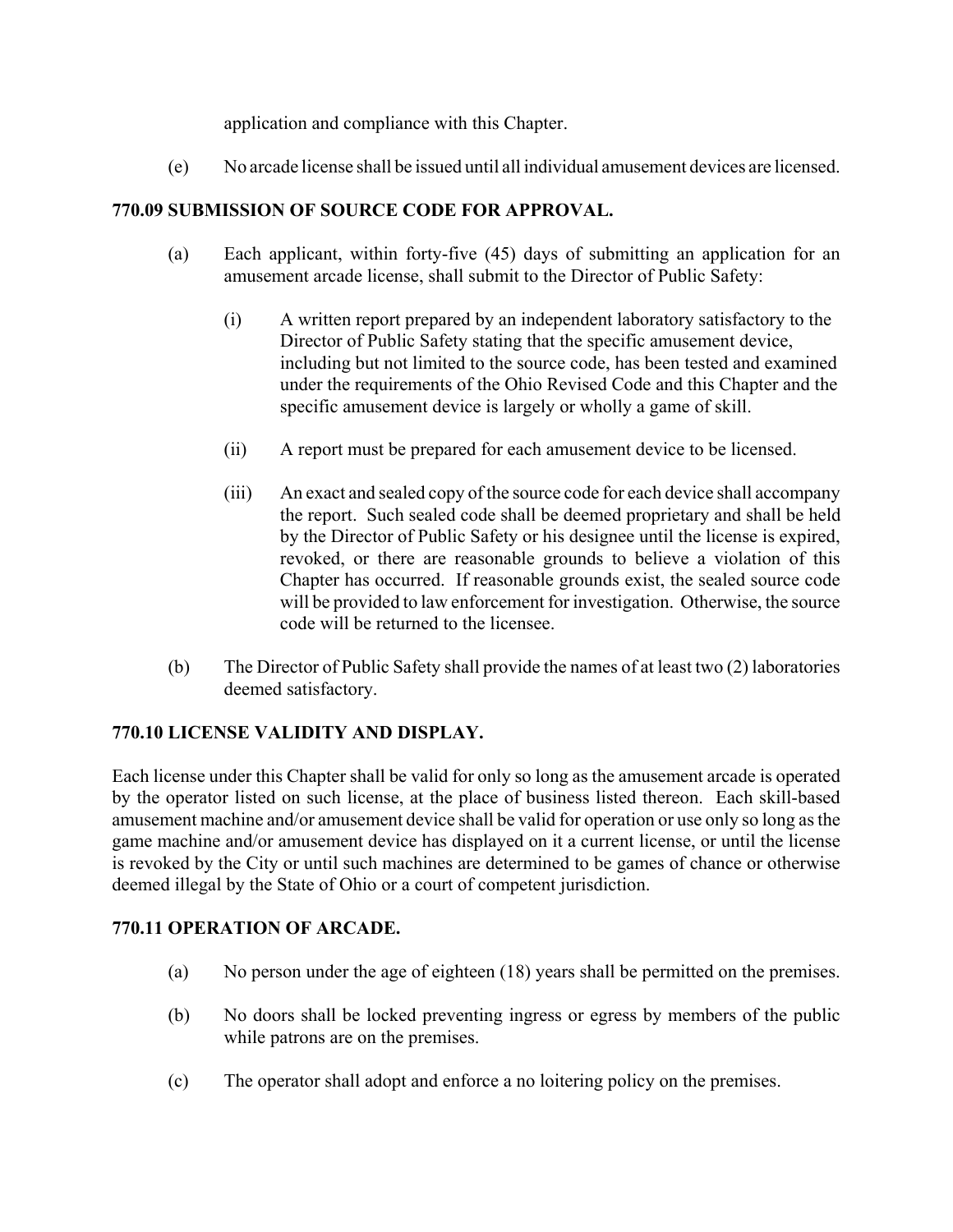- (d) The premises of every amusement arcade shall be equipped with exterior lighting of sufficient intensity to illuminate every means of ingress and egress and adjacent parking areas.
- (e) Each arcade shall be maintained so that it is handicap accessible throughout.
- **(f) Each arcade shall be operated with a glass storefront allowing full visibility at the sidewalk or right-of-way from the front through the playing area to the rear of the facility, exclusive of restrooms. No machines shall be placed in restrooms.**
- **(g) Windows shall be clear and free of tint. No obstructions shall prevent observing at least fifty percent (50%) of the arcade games from outside the front door.**
- **(h) The operator shall maintain a record of each game machine taken out of play for any reason, including but not limited to, machine malfunction. The record shall include, but not be limited to the following: name of operator taking the device out of play; name and address of player who last played; the amount reflected as won but not paid or lost by the arcade; a description of the malfunction; a description of how the game machine was designed to operate; time and date of removal from play; make, model, and serial number of the game machine. Said record shall be maintained on the premises for at least two (2) years from date of removal. Further, the record shall be available for inspection to the Director of Public Safety, his agents, and designees during regular business hours.**
- **(i) No arcade shall operate during the hours of 1:00 a.m. to 7:00 a.m.**
- **(j) Each operator shall maintain a record of the full name, address, telephone number, date, tax identification number, and gross value amount for each player receiving consideration or anything of value exceeding Two Hundred Dollars (\$200.00). This record shall be filed with the Director of Finance for the City of Kent at least quarterly. Further, such record shall be available for inspection to the Director of Public Safety, his agents, and designees during regular business hours for a period of two (2) years.**
- **(k) Each operator shall clearly post in a conspicuous place all circumstances in which a player may not "cash out", be reimbursed, or receive a cash payment for the value of winnings, credits, rewards, or prepayments.**
- **(l) Each operator, employee, and agent thereof shall wear a full name identification nameplate during working hours.**
- **(m) All on premises food service shall comply with state and local health regulations.**
- **(n) Each operator shall conspicuously display by posting with each skill-based amusement machine the established prize or reward for each play. This information shall be posted so that the player can observe it prior to and during play.**
- **(o) Each operator shall make available and have on display forms as prescribed by the Director of Public Safety for the recovery of losses pursuant to R.C. 3763.**
- **(p) No weapons, firearms, or dangerous ordnances are permitted on the premises.**

### **770.12 LICENSE REVOCATION.**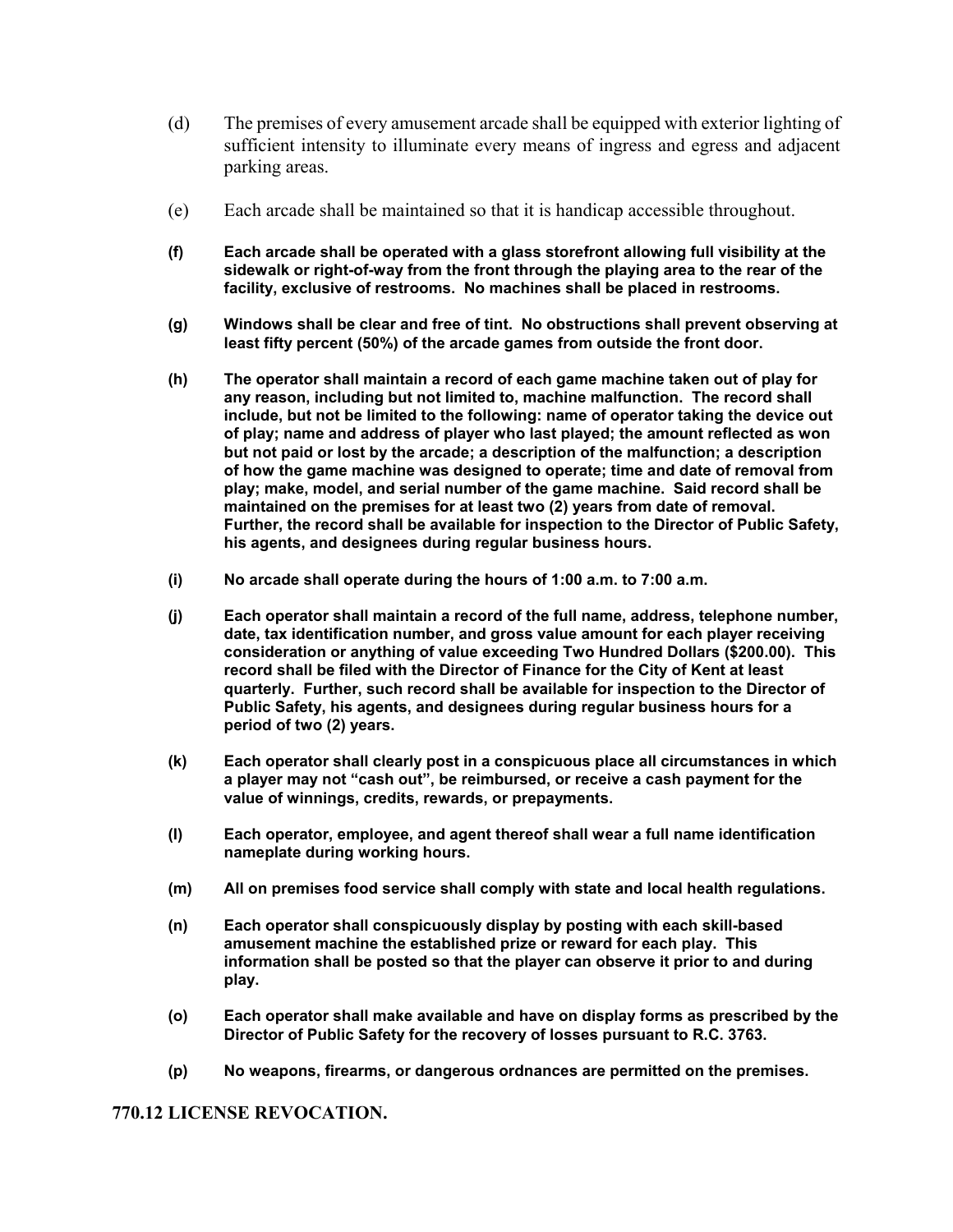It shall be cause for revocation of any license required under this Chapter, by the issuing authority, or for non-renewal of such license, for an operator or operator's officers, directors, agents, or employees, trustee, twenty-five (25%) percent of the shareholders of an operator, or any other person to:

- (a) Operate an amusement arcade without a valid license;
- (b) Operate or permit to be operated an amusement device or game machine without a valid license for that machine or device;
- (c) Fail to display any license required by this Chapter;
- (d) Provide any false or misleading information in the material submitted during the application process;
- (e) Permit any violation of  $(1)$  an ordinance or regulation of the City;  $(2)$  regulation of the County, including but not limited to rules of the City of Kent Department of Health; or (3) statute of the State, any for which a criminal penalty may be invoked, to take place at any amusement arcade operated by such operator; or
- (f) Knowingly allow gambling on the premises;
- (g) Transfer or alter any license issued under this Chapter;
- (h) Failure to comply with any provision of this Chapter;
- (i) Be convicted of a crime involving moral turpitude.

## **770.13 REVOCATION PROCESS.**

- (a) The Director of Public Safety shall notify the licensee in writing, at the address of the amusement arcade, of the reason for revocation. Service shall be made by regular first class mail with proof of service or personally.
- (b) When the City revokes a license, the licensee shall not be issued another license for one year from the date the revocation became effective. If the City finds, subsequent to revocation, that the basis for the revocation has been corrected or abated, the applicant may be granted a license if at least ninety (90) days have elapsed since the date the revocation became effective.

## **770.14 TRANSFER OF LICENSE.**

- (a) An amusement arcade license is not transferable from one licensee to another or from one location to another. Any purported transfer of an amusement arcade license shall automatically and immediately revoke that license.
- (b) A skill-based amusement machine or amusement device license is not transferable from one machine or device to another or to a machine or device moved to a different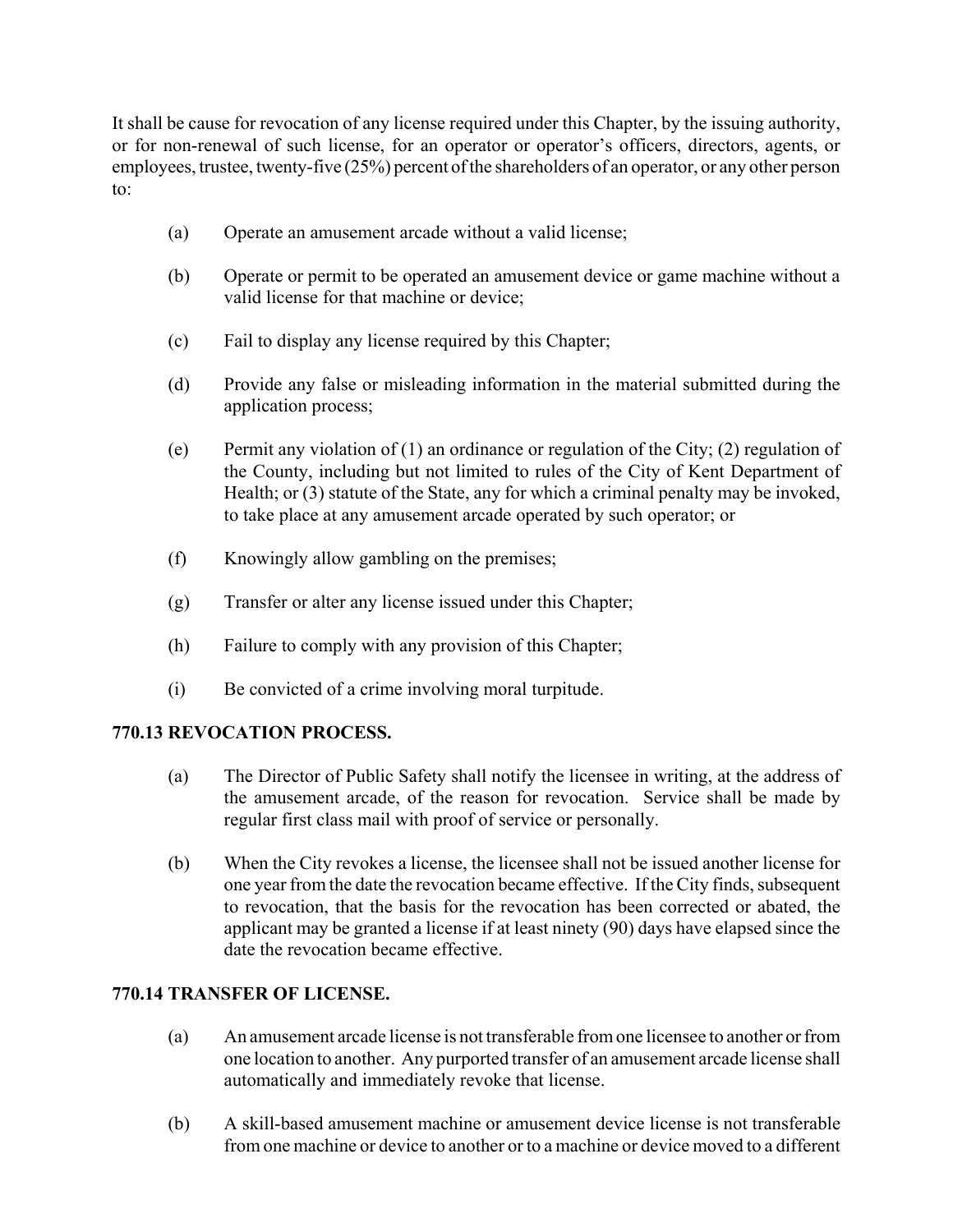location. Any purported such transfer of a license shall automatically and immediately revoke that license.

## **770.15 APPEAL.**

- (a) Any licensee may appeal the decision of the Director of Public Safety for the denial of the issuance of a license, the denial of a renewal of a license or the revocation of a license. An appeal must be filed within ten (10) days of notice of non-issuance, non-renewal or revocation, in writing, to the Licensing Appeal Board, c/o Director of Public Safety, 319 South Water Street, Kent, Ohio 44240 stating the reason for the appeal.
- (b) The Licensing Appeal Board shall consist of five (5) residents of the city, appointed by the City Council, for terms of four (4) years. Appeals shall be heard within five (5) days of filing. Such Board shall determine whether the denial of any license under this chapter was arbitrary, capricious, or unreasonable.
- (c) Any decision of the Board shall be a final, appealable order, and the applicant or licensee may seek prompt judicial review of such administrative action in any court of competent jurisdiction.
- (d) Terms for the first people appointed to the Board shall be staggered. One member shall serve for one (1) year, one member shall serve for two (2) years, one member shall serve for three (3) years, and two (2) members shall serve for four (4) years. Thereafter all terms shall be for four (4) years. No member shall serve more than eight (8) consecutive years.

## **770.16 INSPECTION.**

- (a) The Police Department shall, from time to time, inspect that portion of the arcade business open to the public licensed hereunder in order to assess compliance with the provisions of this Chapter.
- (b) The Director of Public Safety shall, from time to time, request the City Health Department to inspect that portion of each arcade business open to the public and licensed hereunder, in order to assess compliance with the provisions of this Chapter and relevant Health Department regulations.
- (c) That the Fire Marshall and Building Official shall, from time to time, inspect that portion of the arcade business open to the public and licensed hereunder in order to assess compliance with all applicable fire, building, and zoning code regulations.

## **770.17 NUISANCE.**

A violation of this Chapter shall constitute a nuisance and is subject to civil proceedings, including an injunction, in addition to prosecution for criminal violations of the State of Ohio and the Codified Ordinances of the City of Kent.

# **770.18 EFFECT OF PARTIAL INVALIDITY.**